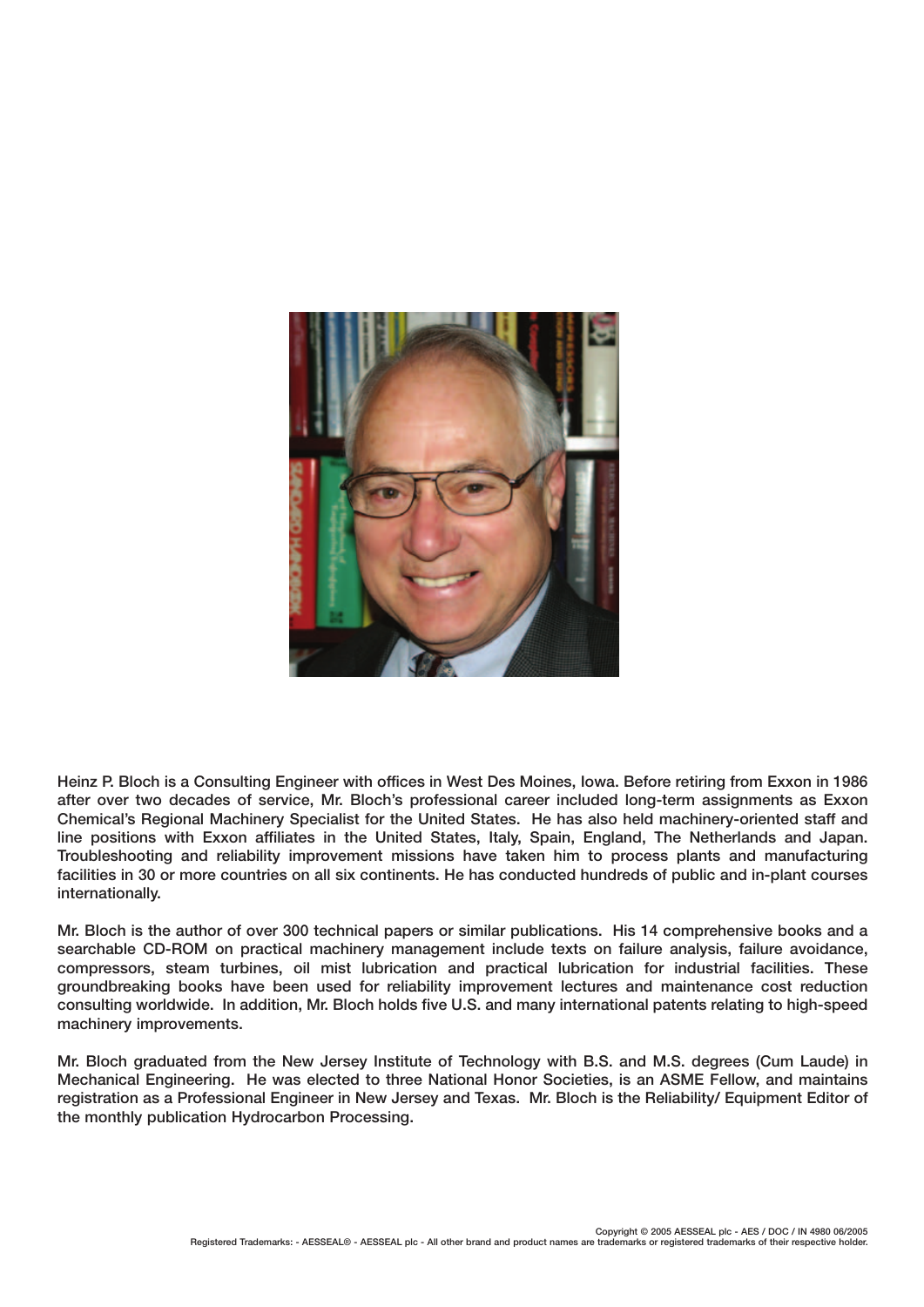# **Unreliability, Engineers, and Lawyers**

# **Heinz Bloch Technical Paper 2005**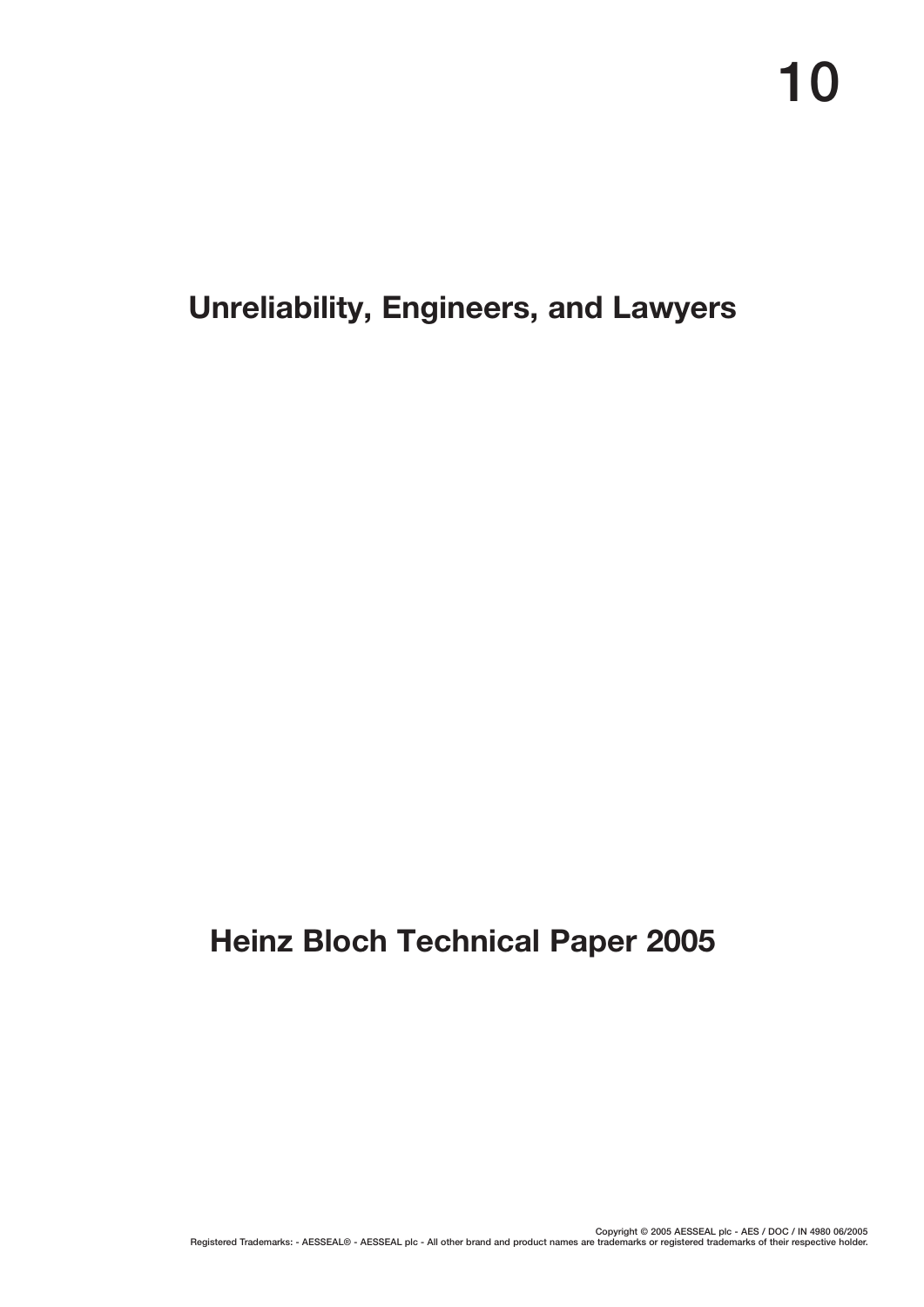## **Unreliability, Engineers, and Lawyers**

**On a number of occasions, I have engaged in litigation support. To me, litigation support is a term that conveys that we might occasionally choose to work for law firms that pay engineers to relate how and why machines function and/or malfunction. While that's my obligation, it's fair to assume the obligation of a law firm is to serve its clients and to make money for the firm. Just to be clear, I consider it my obligation to be only an advocate of the truth and not to be turned into an advocate of either litigant.** 

**Generally speaking, 50% of the lawyers make one claim, the other 50% make some other claim. That's the basis of the adversarial legal system and it's not my place to critique it here. Unfortunately, engineering "experts" sometimes become advocates, and that's not good. Don't get me wrong, I like to get paid for my work, but I decline getting involved with someone who doesn't want me to say it as I see it, or who argues about the validity of the basic laws of physics.** 

**Let's suppose you, too, agreed not to compromise your integrity. You accepted work from the side that allows you to be truthful and to divulge your expertise in a forthright and candid fashion. Well, you might still have to sit across from the opposing side during a deposition. To be deposed no longer has the same meaning it had in the original English where the term meant that someone was sent into exile. Today, being deposed means that one is asked to give answers under oath. The folks that question you may have an agenda that we can't even allude to without risk being sued for slander.** 

**An opposing attorney may want to establish the inadequacies of your work background or performance. Specific questions relating to the expert's education, experience, publications, experience, lectures, prior involvement with law firms, compensation and the like. Even a person's accent was brought in on one occasion.**

**The questioning attorney will try to freeze the expert into certain positions on all relevant facets of a case and then explore the adequacies or inadequacies of the experts investigations, the correctness of assumptions, the titles of books and articles consulted, and so forth. Much time is spent on obtaining concessions from the expert and if he's ever trapped in a contradiction, the questioning attorney may ask to have him impeached---dismissed from the case.**

### **Surviving a deposition**

**I really don't want to get into the utterly absurd statements that I've heard while sitting in on engineers giving depositions. Suffice it to say that I've seen more than one engineering "expert" come up with absurd claims; one even signed an affidavit that simply didn't represent the facts of the case. When his naivety was quickly exposed by opposing counsel, the embarrassed engineer squirmed. All present in the room perceived the ethics of the engineering profession to have moved down another notch. On that day I decided to jot down my thoughts on how engineers can survive a deposition without compromising their integrity.**

- **1. Stick to the truth. Your attorney knows your findings and your sentiments. If he does not like them, he should not have you sitting there being deposed.**
- **2. Listen to the question. Make sure that you understand it. When in doubt, ask the court reporter to read it back to you.**
- **3. Again, listen to the question! Occasionally, there may be a bit of trickiness or a potential trap in the ques tioner's phrasing. Ask the attorney to rephrase the question, but do not let him/her use questions to rephrase your answer.**
- **4. Answer the question. If need be, slow down, think it through. Always listen to the question in full before**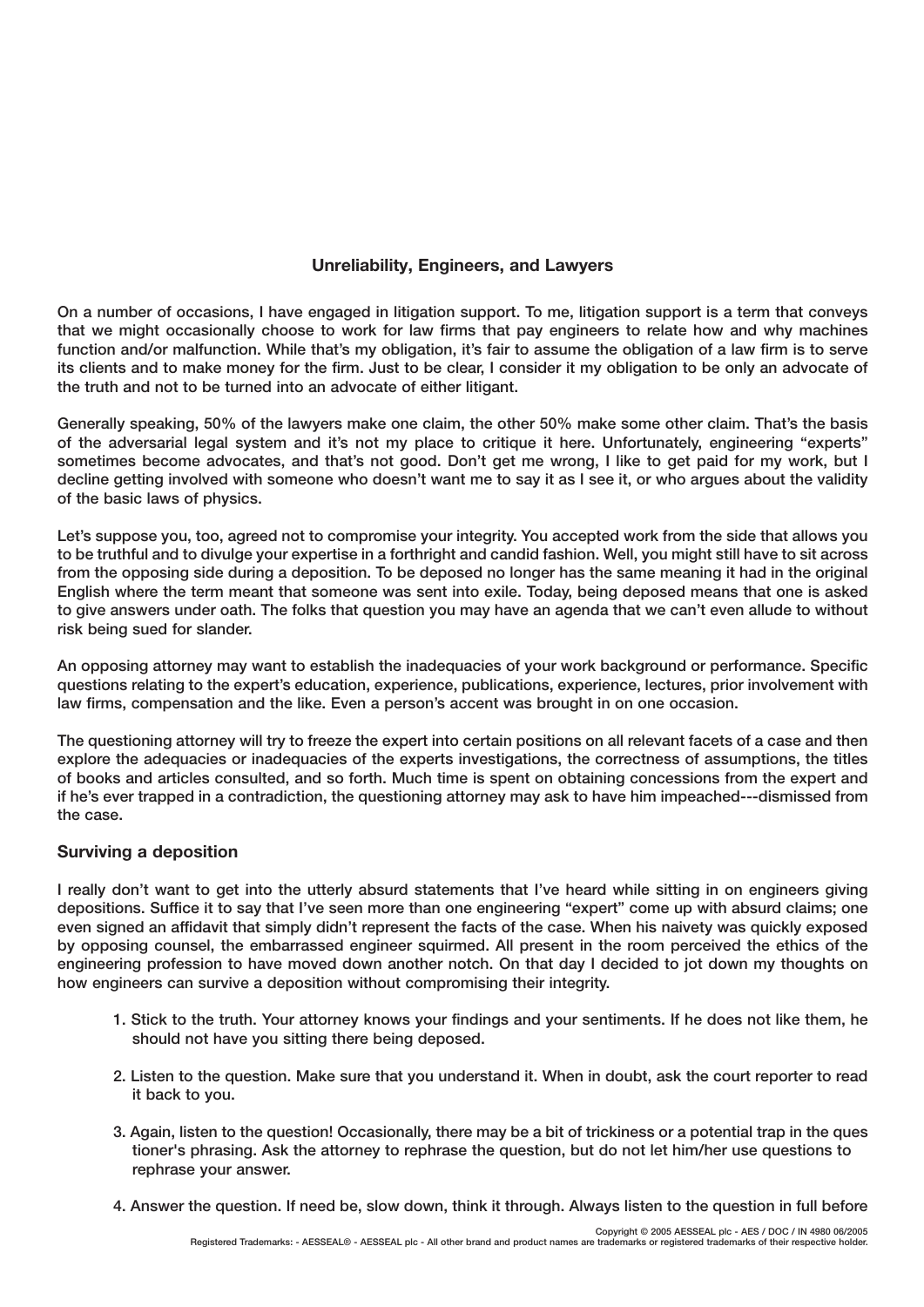**giving your answer.**

- **5. Do not volunteer information and do not be "routinely helpful". By the same token, do not allow inad vertent misconceptions to prevail if these would affect your integrity and professionalism.**
- **6. If you would like to take a break, ask for one. Do not talk with the opposing counsel during coffee breaks. You also cannot confer with your attorney during breaks.**
- **7. It is quite proper to answer "I do not know," assuming, of course, that is the truth. If indeed you do not remember, say so without any reluctance.**
- **8. Listen to your attorney's objections. They could serve one or more of the following purposes: (1) he/she could be making a legal point; (2) he/she could be "sending you a signal" (body language, perhaps); or (3) he/she may want to break the questioner's stride.**
- **9. Realize that the questioning attorney's statement "non-responsive" generally means that he or she did not like your answer, no more, no less.**
- **10. Include themes or underlying thoughts in your answer if you have to redirect the deposition toward important points which the prevailing line of questioning might not allow you to make otherwise. Make you answer "unreadable at trial" by inserting your expert knowledge in this fashion.**
- **11. If you are being interrupted, complete your answer. Remember that you have the right to fully answer the question and that you are never restricted to "yes" or "no" replies if doing so would put a spin on the truth.**
- **12. Answer repetitive questions consistently and truthfully.**
- **13. Remember the real purpose of the deposition is to allow you to clearly state your expert opinion with in the basic framework of the question and answer format deemed appropriate by our legal system. The purpose is not to let you give this opinion without structure, or to convince lawyers, or to score points, or to vent frustration.**
- **14. Avoid mistakes and inconsistencies which could damage your credibility at trial and your reputation overall.**
- **15. Display proper posture and positive voice.**
- **16. Do not let past questions worry you. Perfection is impossible. Your goal should be excellence.**
- **17. Do not be concerned with upcoming questions.**
- **18. Do not proffer a guess. Only tell what you know, no more, no less.**
- **19. When shown a document, read the entire document.**
- **20. Tell the truth. Stick to the truth.**

#### **The human factor**

**Remember that machines fail for a reason. Without a single exception, the reasons are always traceable to decisions, commissions, omissions or whatever prompted a worker, manager, supervisor or chief executive officer to**